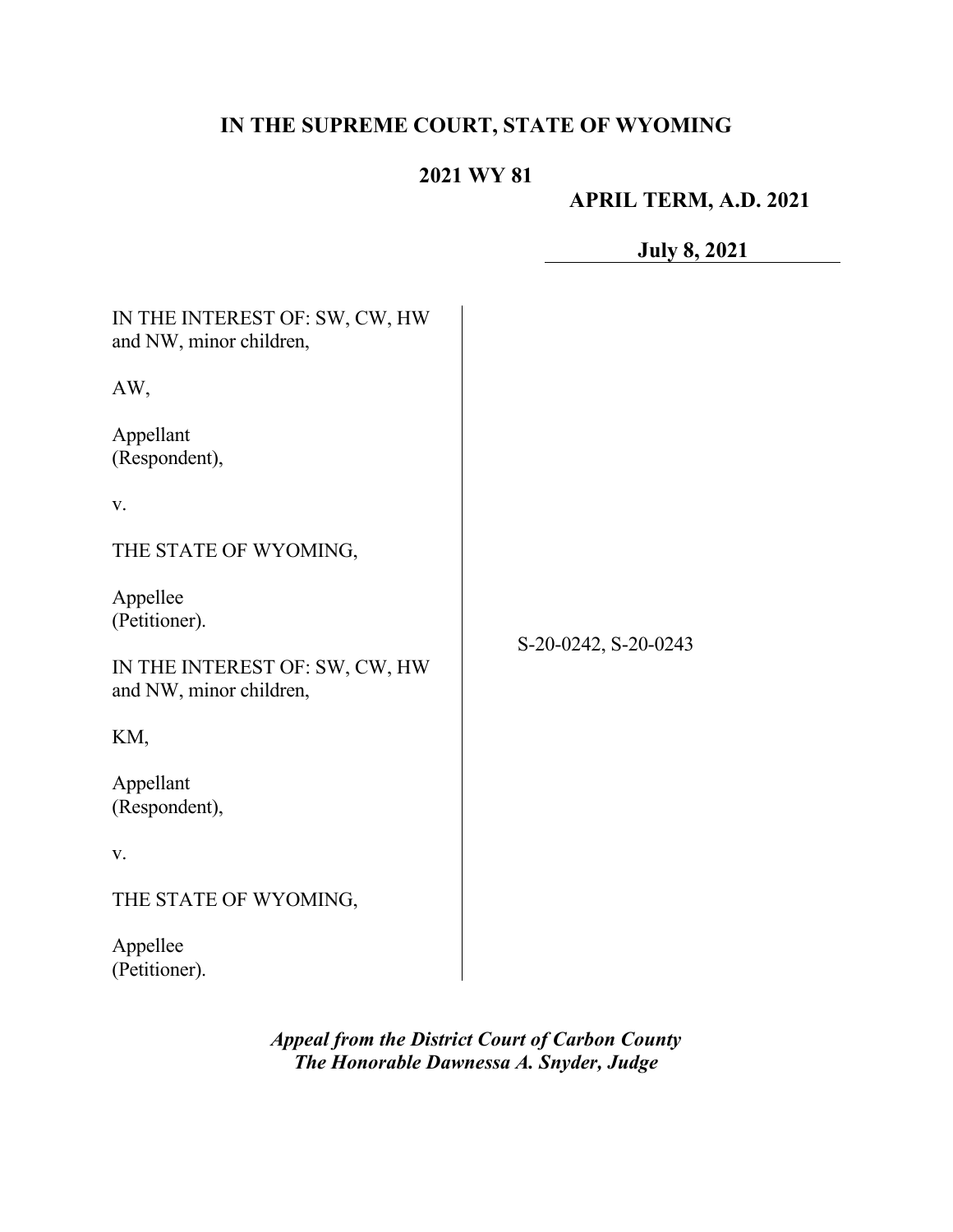#### *Representing Appellant AW:*

David McCarthy, David McCarthy, P.C., Rawlins, Wyoming.

## *Representing Appellant KM:*

Jennifer K. Stone, Schilling, Winn & Stone, P.C., Laramie, Wyoming.

### *Representing Appellee:*

Bridget Hill, Wyoming Attorney General; Misha Westby, Deputy Attorney General; Jill E. Kucera, Senior Assistant Attorney General; Christine F. McCabe, Senior Assistant Attorney General.

## *Guardians ad Litem:*

Joseph R. Belcher, Director, Wyoming Office of the Guardian ad Litem; Kim Skoutary Johnson, Chief Trial and Appellate Counsel; Tamara K. Candelaria, Guardian ad Litem.

## *Before FOX, C.J., and DAVIS\*, KAUTZ, BOOMGAARDEN, and GRAY, JJ.*

*\* Chief Justice at time of brief-only conference***.**

**NOTICE: This opinion is subject to formal revision before publication in Pacific Reporter Third. Readers are requested to notify the Clerk of the Supreme Court, Supreme Court Building, Cheyenne, Wyoming 82002, of any typographical or other formal errors so that correction may be made before final publication in the permanent volume.**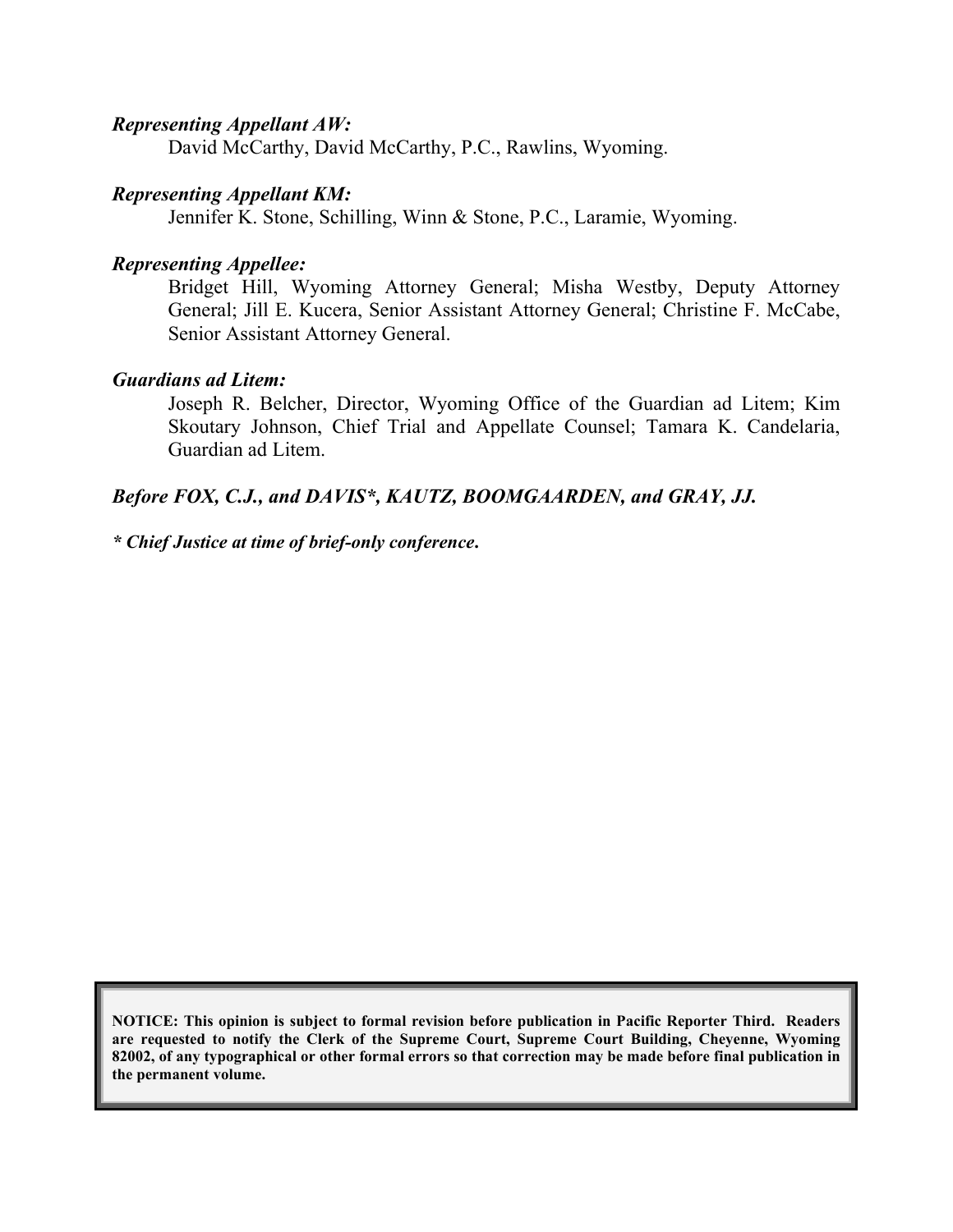### **GRAY, Justice.**

[¶1] Both AW (Mother) and KM (Father) appeal from the juvenile court's order changing the permanency plan for their four children<sup>[1](#page-2-0)</sup> from reunification to adoption. Their appeals have been consolidated. Mother and Father assert that the juvenile court abused its discretion when it determined that the Department of Family Services (DFS) made reasonable efforts to reunify the children without offering specialized services. We affirm.

#### *ISSUE*

[¶2] Mother and Father raise the same issue, which we rephrase:

Did the juvenile court abuse its discretion when it found DFS had provided reasonable efforts to reunify the family where specialized care was not provided to Mother or Father?

## *FACTS*

[¶3] The family lives in Rawlins, Wyoming, and consists of Mother, Father, and four minor children. When this matter began, NW was seven years old; HW, three years old; CW, two years old; and SW was a newborn. [2](#page-2-1)

[¶4] On February 11, 2019, while Mother was pregnant with SW, DFS received a call reporting possible marijuana sales out of the family garage and raising concerns about home conditions. DFS responded. On being asked, Father denied selling marijuana but admitted smoking it. The children were unwashed and the home dirty. DFS instructed the family to attend to the children and clean the home. It advised Mother and Father there would be a follow-up visit. This was the first of many incidents leading to the present proceeding and these appeals.

<span id="page-2-0"></span><sup>&</sup>lt;sup>1</sup> While KM is referred to as Father throughout this opinion, there is lack of clarity in the record over Father's biological parentage of some of the children. Father's brief indicates that he is the biological father of CW and the stepfather of NW, HW, and SW. However, the State's brief indicates that "Father's children are CW, HW, and SW, but not NW." The August 12, 2019 Predisposition Report indicates Father is the father of CW, but not NW, HW, or SW.

<span id="page-2-1"></span><sup>&</sup>lt;sup>2</sup> The family has a history with DFS. Prior to the birth of her youngest three children, when Mother lived in Torrington, Wyoming, DFS interceded on behalf of NW. Afterward, between 2014 and 2018, DFS incident reports included: multiple complaints regarding the conditions of the home (some characterizing the conditions as "deplorable," "utter filth," describing dried cat placenta on the floor, animal feces, cigarette butts, and urine-saturated carpet), neglect of the children, failure of CW to thrive, neglect of NW, and other reports (including feeding concerns when HW was a baby, and cleanliness).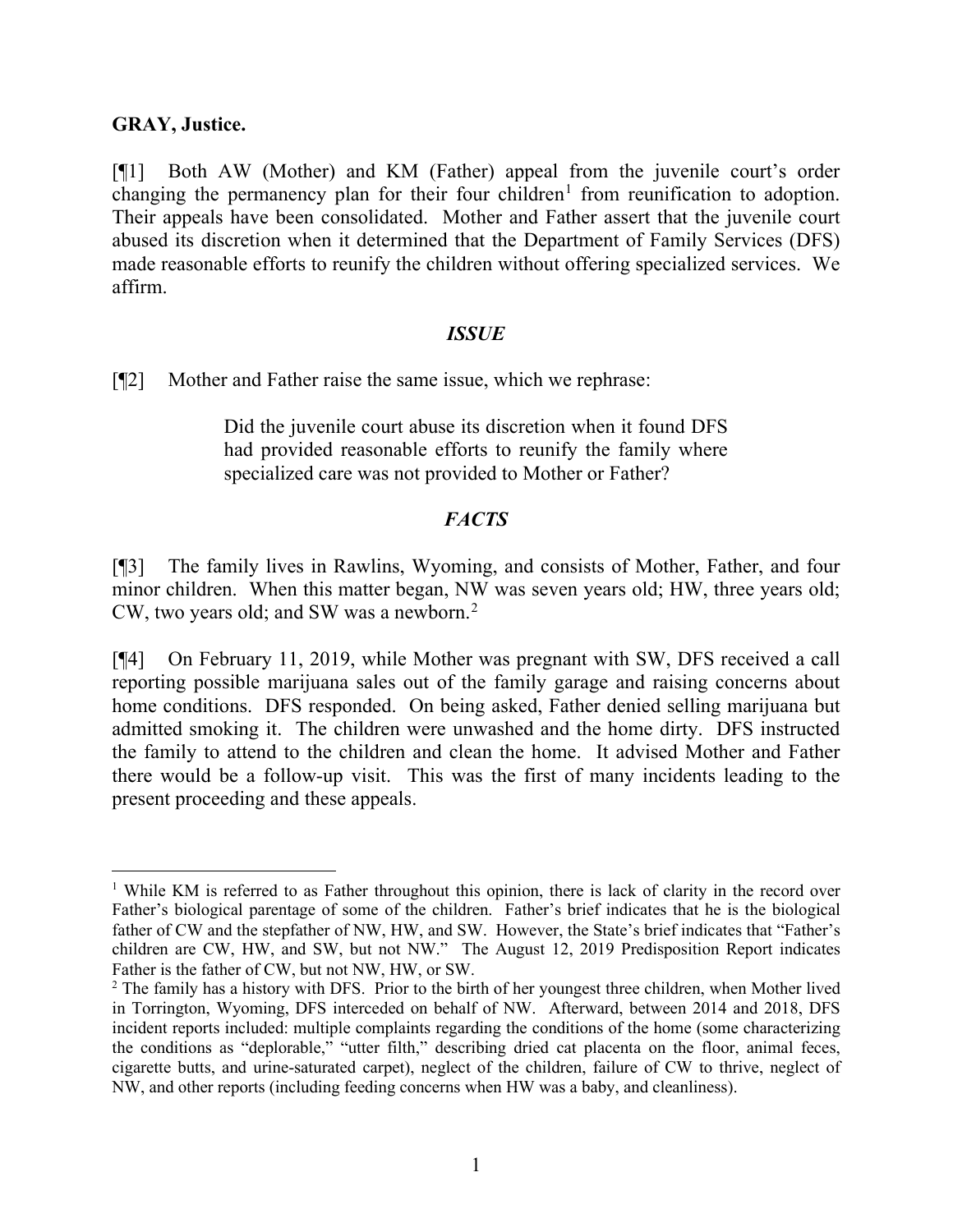[¶5] DFS returned and, finding the conditions unchanged, created a safety plan addressing the children's hygiene, home conditions, and the marijuana possession and use.<sup>[3](#page-3-0)</sup> Shortly thereafter, Father was charged with possession of marijuana prompting DFS to return again. At that time, Mother was in the hospital, having just given birth to SW. SW was born with nicotine withdrawal due to Mother's tobacco use during pregnancy. DFS notified Mother and Father that there would be an investigation of the identified concerns, and both parents would be required to submit to urinalysis testing.

[¶6] When discharged from the hospital, SW was on oxygen. In April 2019, DFS received a report that doctors did not believe Mother or Father were properly administering SW's oxygen. DFS conducted a home check and found SW without oxygen, asleep on his stomach, and experiencing labored breathing. SW's oxygen levels were low, and DFS advised Mother and Father to follow doctor's orders in administering oxygen. During this same visit, DFS addressed concerns with Mother and Father about NW's continuing problems with head lice. DFS also talked to them about their household roommate who had been arrested for furnishing alcohol to minors. On leaving, DFS contacted the nurse practitioner who had reported the oxygen concern. The nurse practitioner made clear that SW needed to be on oxygen full time and advised that she and SW's doctor would like him to be brought to the hospital for observation. DFS returned to the home to find SW again without oxygen. DFS relayed the nurse practitioner's medical advice to Mother, who then drove SW to the hospital. DFS followed. After arriving at the hospital, SW was transported to Denver for treatment.

[¶7] DFS filed a neglect petition relating to SW on April 11, 2019. The juvenile court placed SW in DFS custody and ordered foster care placement on his discharge from the hospital. SW was discharged and placed with a foster care family with orders that he be on oxygen full time—twenty-four hours a day, seven days a week.

[¶8] Mother and Father were given the opportunity for visitation with SW from 8:00 a.m. through 5:00 p.m., Mondays through Fridays. Mother requested visitation be reduced from 40 hours per week to 12, but ultimately agreed to 24 hours per week. Mother and Father visited SW at DFS facilities between April 20 and May 31, 2019.

<span id="page-3-0"></span><sup>&</sup>lt;sup>3</sup> The DFS policy manual defines a safety plan as a

<sup>[</sup>d]etailed plan of action made in response to specifically identified danger that creates clear and observable guidelines regarding the potential danger and how the child/adult/community are to be protected. [It i]dentifies and implements specific ways of controlling threats to safety. A safety plan shall become part of the case plan for vulnerable adult/child(ren)/families who are receiving services or have a substantiated allegation of abuse or neglect.

Wyo. Dep't of Fam. Servs. Pol'y Manuals, Glossary of Terms, *Safety Plan* (2021), www.dfs.wyo.gov/about/policy-manuals/glossary-of-terms/.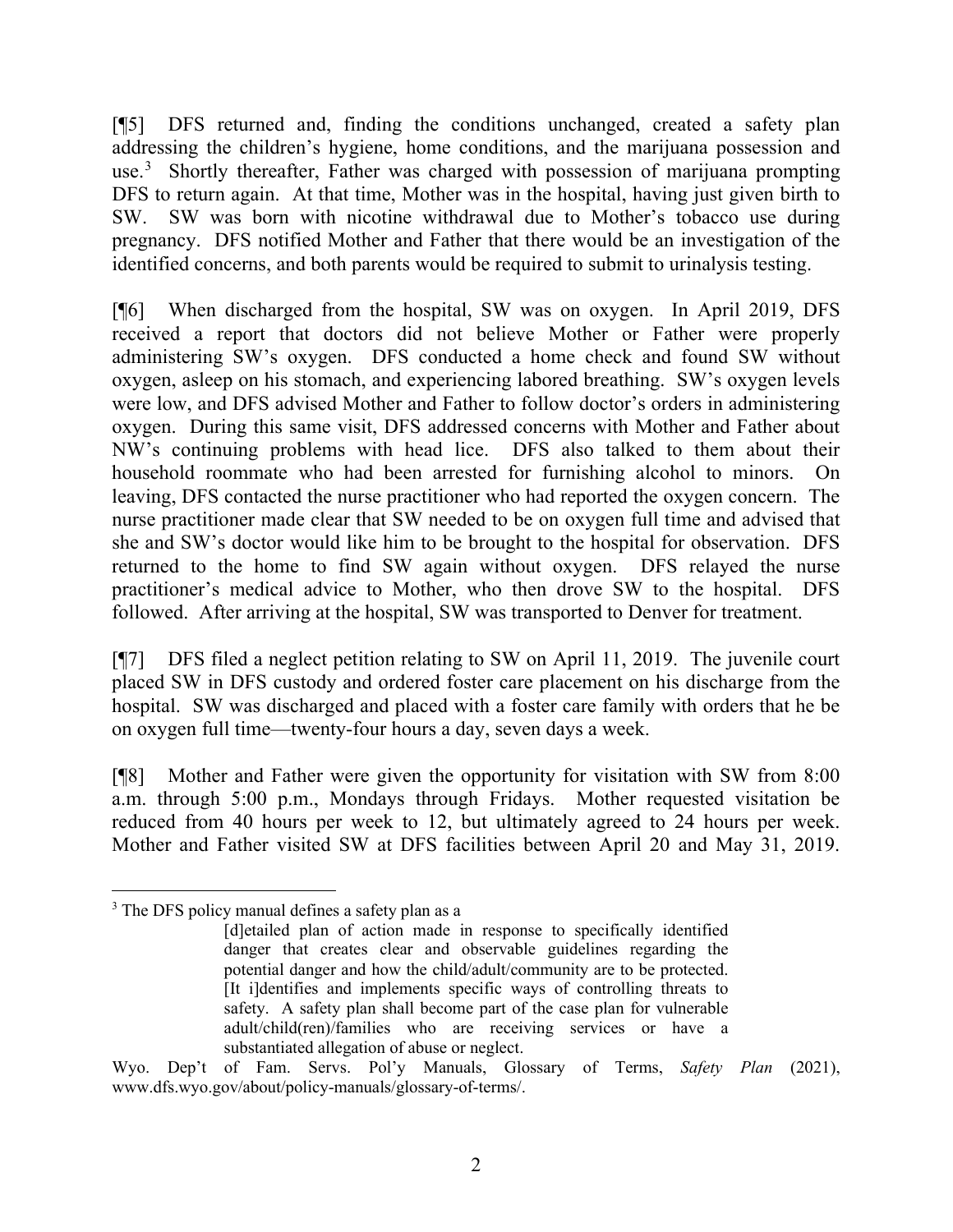While DFS did not supervise the entirety of these visits, DFS workers periodically checked on the family. Repeatedly, even after receiving instructions, Mother would lay SW on his stomach on the floor and remove his oxygen. Mother and Father rarely held him. When Mother did hold him, she failed to support his head. During the visits, the other children were uncontrolled and subjected to inappropriate discipline from Father. Mother showed DFS workers how to turn off the oxygen alarm instead of looking for the cause of the alarm. Once, Mother left SW on the floor and exited the room. She inadvertently locked herself out, leaving SW inside, unattended.

[¶9] In mid-May, DFS received a report alleging abuse of the other three children. The report claimed the children were locked in their rooms for extended periods, and again raised concerns about the condition of the home. On May 29, 2019, Father, while visiting SW at his foster home, forcefully picked CW off the floor by his arm. This caused CW's elbow to "pop" and his arm to bruise. CW, and the other two children still in Mother and Father's care, were examined by a medical professional. Bruising was found on CW and AW. All three had head lice (NW, seven times in the preceding eight months) and were dirty. DFS was also concerned that NW consistently assumed the role of caretaker for the younger children. DFS took the three children into protective custody.

[¶10] A second neglect petition was filed against Mother and Father, this time relating to all four children. Mother and Father admitted to the allegations of neglect. [4](#page-4-0) The juvenile court placed the children in DFS custody, ordered Mother and Father to complete a parenting class, and required DFS to file a case plan. The later-filed case plan required Mother and Father to focus on parenting skills, home cleanliness, and communication. It directed them to attend counseling.

[¶11] The August 2019 Predisposition Report indicated that Mother and Father continued to struggle with caring for the children. They experienced problems with parental bonding and empathy toward SW. They continued to have difficulty keeping their home clean. A psychological assessment was recommended. A disposition hearing followed. Nonetheless, CW, HW, and NW were returned to the custody of Mother and Father, under DFS supervision. SW remained in foster care. Mother and Father were ordered to complete psychological evaluations and bonding assessments. In November 2019, Father tested positive for methamphetamine; and, after an emergency change of placement hearing, CW, HW, and NW returned to foster care.

[¶12] Independent bonding assessments of Mother and Father revealed that Mother and Father had significant parenting strengths, but that SW had not bonded with Mother. A

<span id="page-4-0"></span><sup>4</sup> DFS closed the first neglect case relating to SW, but the record here is not clear about the juvenile court resolution of that action.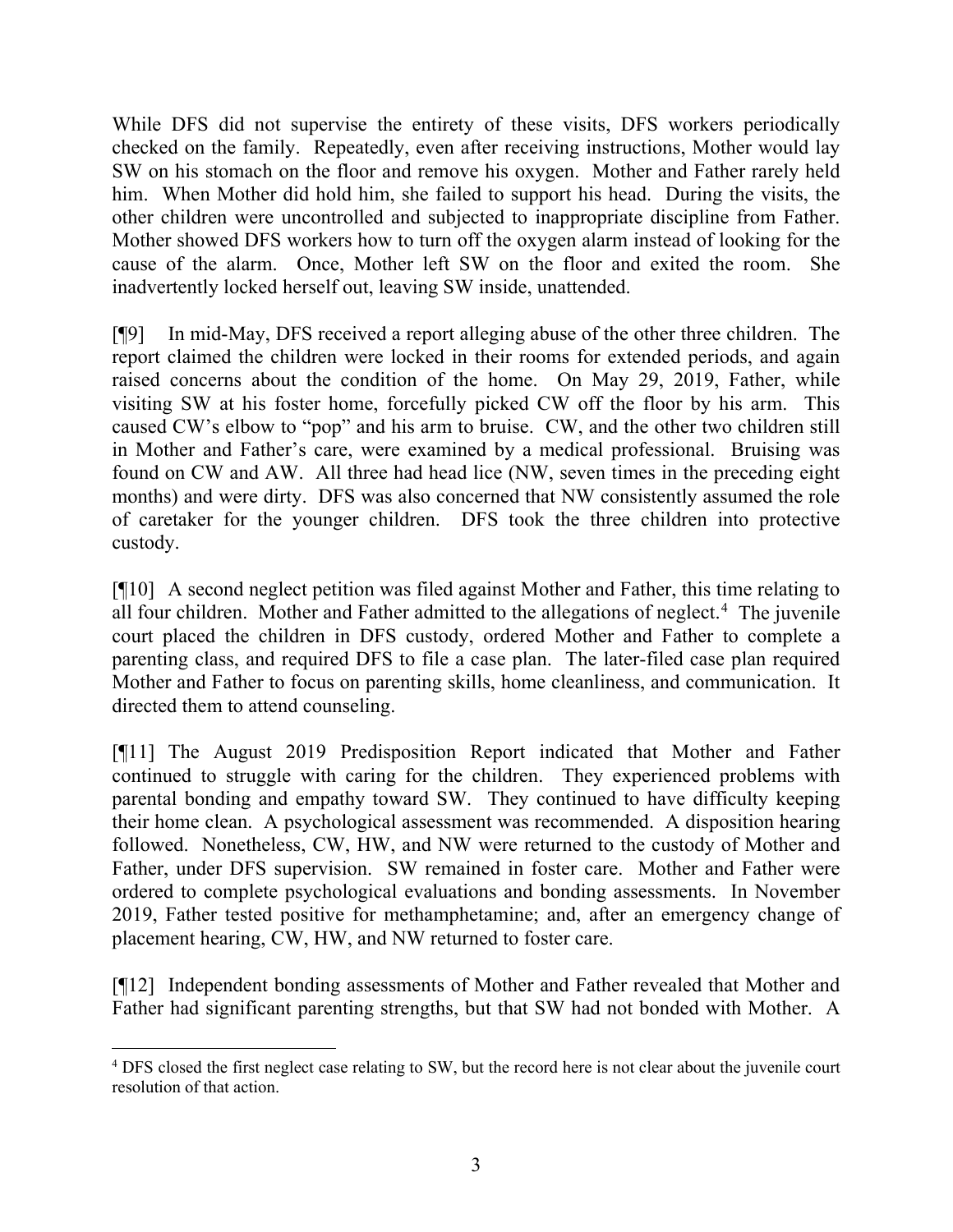substance abuse evaluation filed in January 2020 recommended Mother receive psychological treatment. Dr. Mark Gibson, a licensed psychologist, conducted psychological evaluations of Mother and Father. Dr. Gibson's evaluations, filed on January 21, 2020, concluded Mother suffered from major depressive disorder, borderline personality disorder, and needed mental health services. He recommended individual therapy and "a psychiatric referral . . . to assess the need for medication." Mother began receiving individual therapy in December 2019 and took medication for depression. Dr. Gibson diagnosed Father with adjustment disorder with depressed mood. Dr. Gibson recommended substance abuse treatment and a parenting course. Father received substance abuse treatment, some parenting instruction, and individual counseling.

[¶13] Between February 2019 and June 2020, Mother and Father received many services including:

- DFS developed eight safety plans. These plans included strategies to assist Mother and Father in addressing the conditions of the home; treating the children's head lice; limiting NW's role as caretaker; understanding SW's health needs; care of the children; avoiding the children's exposure to inappropriate people; and using appropriate punishments versus physical abuse.
- DFS caseworkers made nearly daily visits to the home.
- DFS cleaned the house.
- DFS removed headlice.
- DFS provided checklists to assist Mother and Father with parenting and cleaning.
- DFS provided one-on-one parenting courses for Mother and Father.
- DFS provided psychological and parenting evaluations.
- DFS transported Mother and Father to psychological evaluations.
- DFS provided substance abuse counseling for Mother and Father.
- DFS provided individual mental health counseling for Mother and Father.
- DFS provided individual counseling for the children.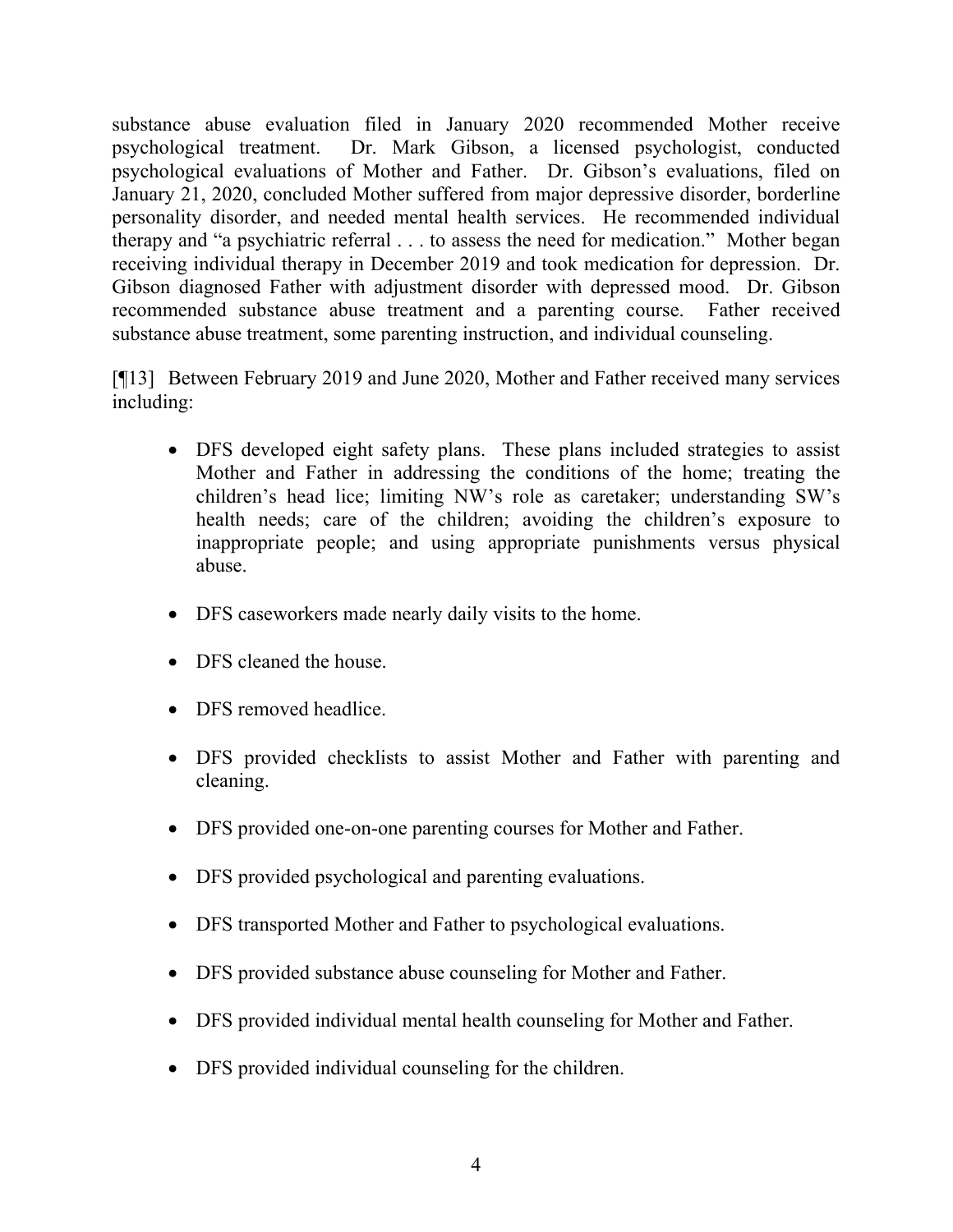- DFS provided family therapy.
- DFS provided group parenting classes.
- DFS supervised visitations over an extended period of time.

[¶14] In February 2020, DFS began working on a plan to transition the children home. SW's foster family was relocating, and, as a result, the plan provided that he would return home first and the other children would follow. SW was placed in the home with daily checks by DFS. Mother and Father did not maintain his oxygen and left him unattended. The home was messy. SW was placed back in foster care. Yet, DFS continued to work at reunification, initiating overnight visits for CW, HW, and NW as a prelude to their transition home. In April 2020, the overnight visits stopped because health and safety concerns remained unabated. At the next multidisciplinary team meeting, the guardian ad litem and DFS recommended the permanency plan be changed to adoption for SW, and guardianship for CW, HW, and NW. Attorneys for Mother and Father recommended that reunification efforts continue for all the children and requested an evidentiary hearing.

[¶15] In February 2020, the juvenile court ordered parental capacity evaluations of Mother and Father. These were completed in April by Dr. Amanda Turlington, a licensed clinical psychologist. She concluded that Mother "lack[ed] the ability to safely and appropriately parent her children at this time." Father lacked "abilities to adequately and safely provide for the children's needs, as well as nurture them appropriately"; and he "lack[ed] the motivation needed [to] change at this time."

[¶16] In June, the juvenile court held an evidentiary permanency hearing. It found that reunification with Mother and Father was not in the children's best interests; DFS had not only made reasonable efforts, but "extraordinary" efforts to reunify the family; and the offered services were "available, accessible and appropriate." It concluded reasonable efforts to reunify were no longer required because these had been unsuccessful and that the plan should be changed to adoption. Mother and Father appeal.

# *STANDARD OF REVIEW*

[¶17] To change a permanency plan, the juvenile court must determine whether the current plan is in the child's best interests and whether DFS has made reasonable efforts to finalize the plan. Wyo. Stat. Ann. § 14-3-431(k)(i); *In re RE*, 2011 WY 170, ¶ 10, 267 P.3d 1092, 1096 (Wyo. 2011). If the court determines that the permanency plan is no longer in the child's best interests and reasonable efforts have been unsuccessful, the court may change the permanency plan. *KC v. State*, 2015 WY 73, ¶ 25, 351 P.3d 236, 243 (Wyo. 2015). "The State must justify the change in the permanency plan by a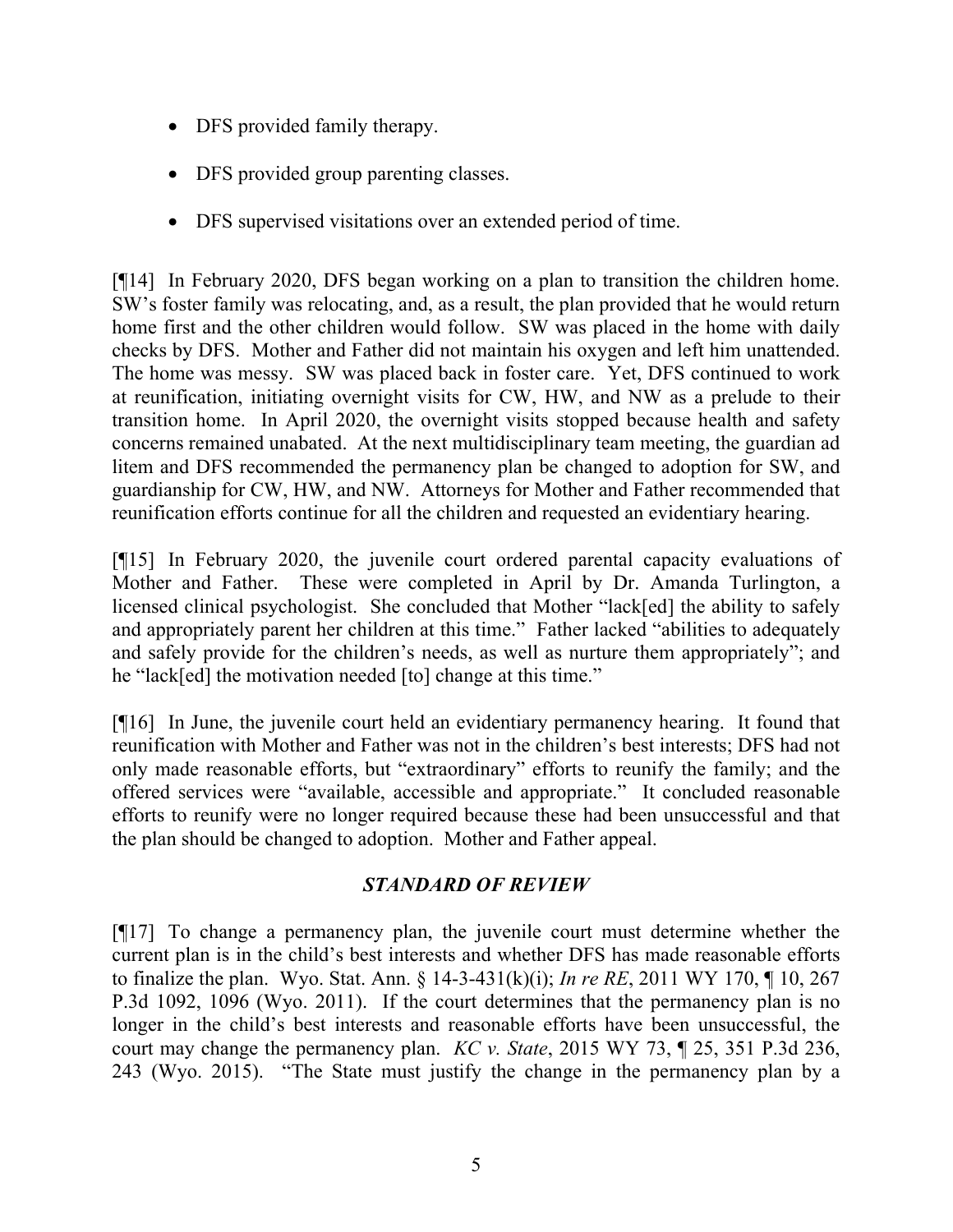preponderance of the evidence." *KC*, ¶¶ 24–25, 351 P.3d at 243; *RE*, ¶ 12, 267 P.3d at 1096 (citing *In re HP*, 2004 WY 82, ¶ 25, 93 P.3d 982, 989 (Wyo. 2004)).

[¶18] When this Court is required to determine whether a juvenile court erred in finding that the permanency plan should be changed to adoption, the standard of review is abuse of discretion. *KC*, ¶ 18, 351 P.3d at 242; *RE*, ¶ 10, 267 P.3d at 1096. The Court considers the reasonableness of the juvenile court's decision considering the evidence before it. *RE*, ¶ 11, 267 P.3d at 1096. We evaluate the sufficiency of the evidence against the preponderance of the evidence standard to determine whether the juvenile court's decision is supported by the evidence. *RE*, ¶ 12, 267 P.3d at 1096. We give considerable deference to the juvenile court and examine all the evidence in the light most favorable to DFS. *In Int. of JW*, 2018 WY 22, ¶ 20, 411 P.3d 422, 426 (Wyo. 2018); *see also KC*, ¶¶ 18, 51, 351 P.3d at 242, 248–49. If the juvenile court's conclusion was within the bounds of reason, it did not abuse its discretion and we will not reverse. *RE*, ¶ 11, 267 P.3d at 1096.

## *DISCUSSION*

# *I. Did the juvenile court abuse its discretion when it found DFS had provided reasonable efforts to reunify the family where specialized care was not provided to Mother or Father?*

## **A. Reasonable Efforts**

[¶19] In abuse and neglect cases, DFS must make reasonable efforts to "preserve and reunify the family[.]" Wyo. Stat. Ann. § 14-3-440(a); *see Matter of BAD*, 2019 WY 83, ¶ 27, 446 P.3d 222, 228–29 (Wyo. 2019); *In re SJJ*, 2005 WY 3, ¶ 34, 104 P.3d 74, 83– 84 (Wyo. 2005). "[R]eunification efforts are aimed at preventing removal of the child[ren] or making it possible to return the child[ren] to [their] home." *Int. of VS*, 2018 WY 119,  $\P$  42, 429 P.3d 14, 26 (Wyo. 2018). The children's health and safety are the paramount concern in determining the efforts required. *VS*, ¶ 43, 429 P.3d at 26; Wyo. Stat. Ann. § 14-3-440(b). "To that end, 'timely placement of children in accordance with a permanency plan may take precedence over family reunification, and reunification efforts inconsistent with the permanency plan may be discontinued.'" *VS*, ¶ 43, 429 P.3d at 26 (quoting *In re NDP*, 2009 WY 73, ¶ 21, 208 P.3d 614, 619 (Wyo. 2009)).

[¶20] "Reasonable efforts are determined on a case-by-case basis." *In re DRS*, 2011 WY 128, ¶ 33, 261 P.3d 697, 706 (Wyo. 2011). "Reasonable efforts determinations shall include whether or not services to the family have been accessible, available and appropriate." Wyo. Stat. Ann. § 14-3-440(e) (LexisNexis 2019). "Wyo. Stat. Ann. § 14- 3-440(e)'s 'accessible, available and appropriate' language and *In re HP*'s discussion of 'tailored' case plans suggest that the Department is obligated to make reasonable efforts suitable to the unique situation of the family involved." *BAD*, ¶ 37, 446 P.3d at 232 (J.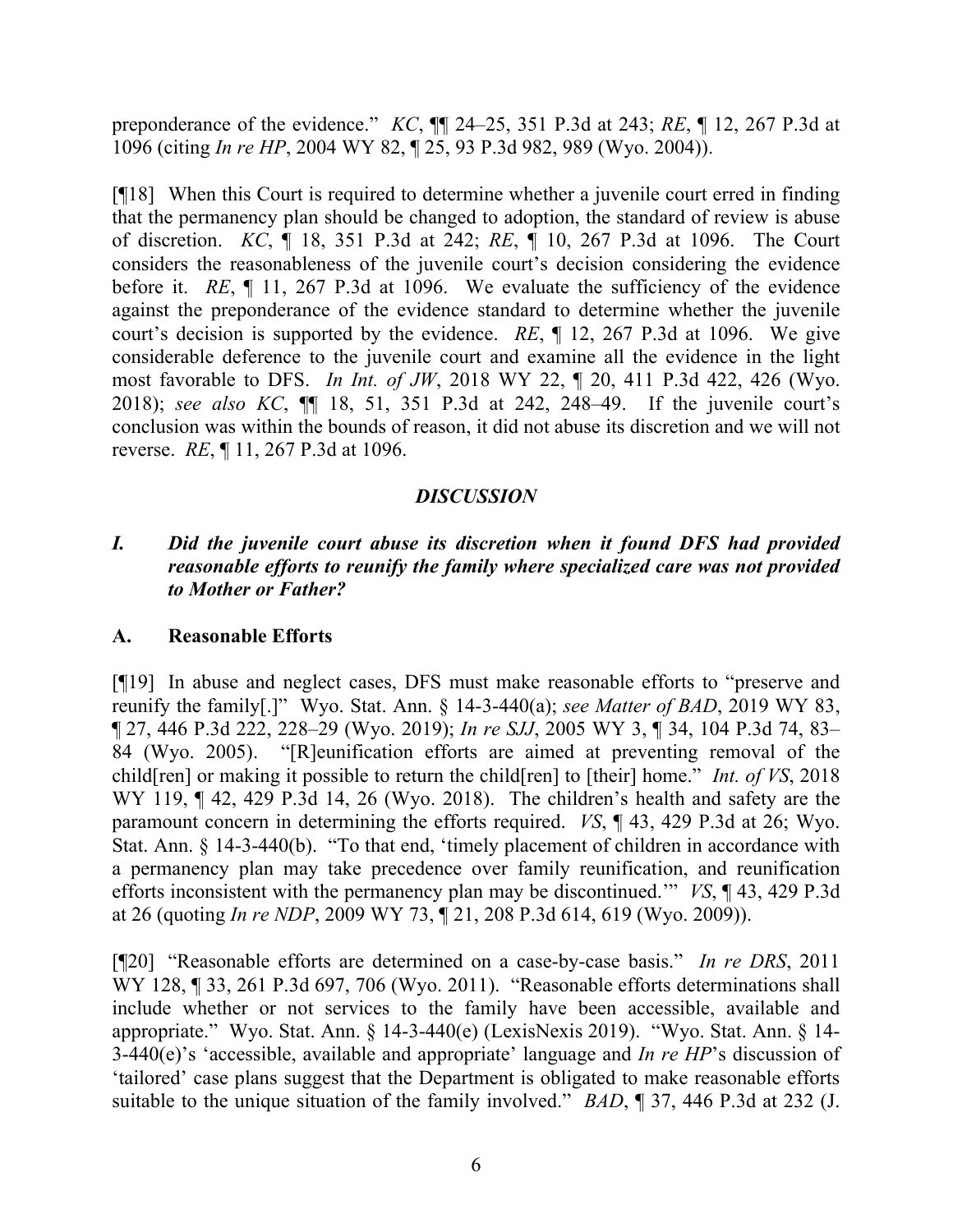Fox, concurring). This Court has observed that in assessing reasonableness, "there is a limit to what courts can require[.]" *JW*, ¶ 21, 411 P.3d at 426. Further, "[a] parent's failure to take advantage of available services, or to meaningfully participate in a case plan developed by DFS with [a parent's] input, is persuasive evidence that reasonable rehabilitative efforts have been unsuccessful." *Id.* (footnote omitted) (citing *SD v. Carbon Cnty. Dep't of Fam. Servs.*, 2002 WY 168, ¶ 23, 57 P.3d 1235, 1241 (Wyo. 2002)).

# **B. Reasonable Efforts to Reunify the Children with Mother**

[¶21] Mother contends that, while there is "no doubt that DFS has . . . provided many services" to the family, the juvenile court abused its discretion when it found reasonable efforts had been provided. Mother argues that Dr. Turlington identified psychological services in Mother's parental capacity evaluation that had not been provided and were not available in Rawlins. She argues because DFS did not provide those services, it did not make reasonable efforts to reunify her with her children.

[¶22] Dr. Turlington did not complete Mother's parenting capacity evaluation until April 2020. Her report is thorough and is not so linear as Mother suggests. Dr. Turlington's report points out, "[t]he largest obstacles [to Mother's ability to parent] appear to be [Mother's] lack of psychological stability, which recently has been increasing, as well as her resistance to input from outside professional service providers" and noted that Mother had "the capacity to change, including making cognitive and emotional developments needed to advance her parental strengths." At the hearing, Dr. Turlington testified, "It is my understanding that [Mother] has not received, I guess, the standards of care that would be correlated with the most effective and efficient treatment of her diagnosis." However, Dr. Turlington also testified that the care of a psychiatrist "may or may not" be required; she explained Mother needed specialized treatment—someone with "specialized training in personality disorders" which could be a therapist or a psychologist. Dr. Turlington could not say whether the therapies Mother had previously received addressed Mother's maladaptive behaviors, and she could not say whether the psychologic treatment she recommended would help Mother.

[¶23] Dr. Turlington predicted, even if such treatment would help, "[b]ecause of [Mother's] diagnostics, because of the degree of the severity of some of these mental health impairments creating difficulties and dysfunction in her life, ... that it would be a long-term process" and that Mother may never reach psychological stability.

[¶24] While it is undisputed that Mother did not receive psychiatric care, Samantha Howley, a counselor, provided Mother with substance abuse and mental health counseling—group therapy for substance abuse issues and individual counseling for Mother's mental health. At the time of the permanency hearing, Mother had been in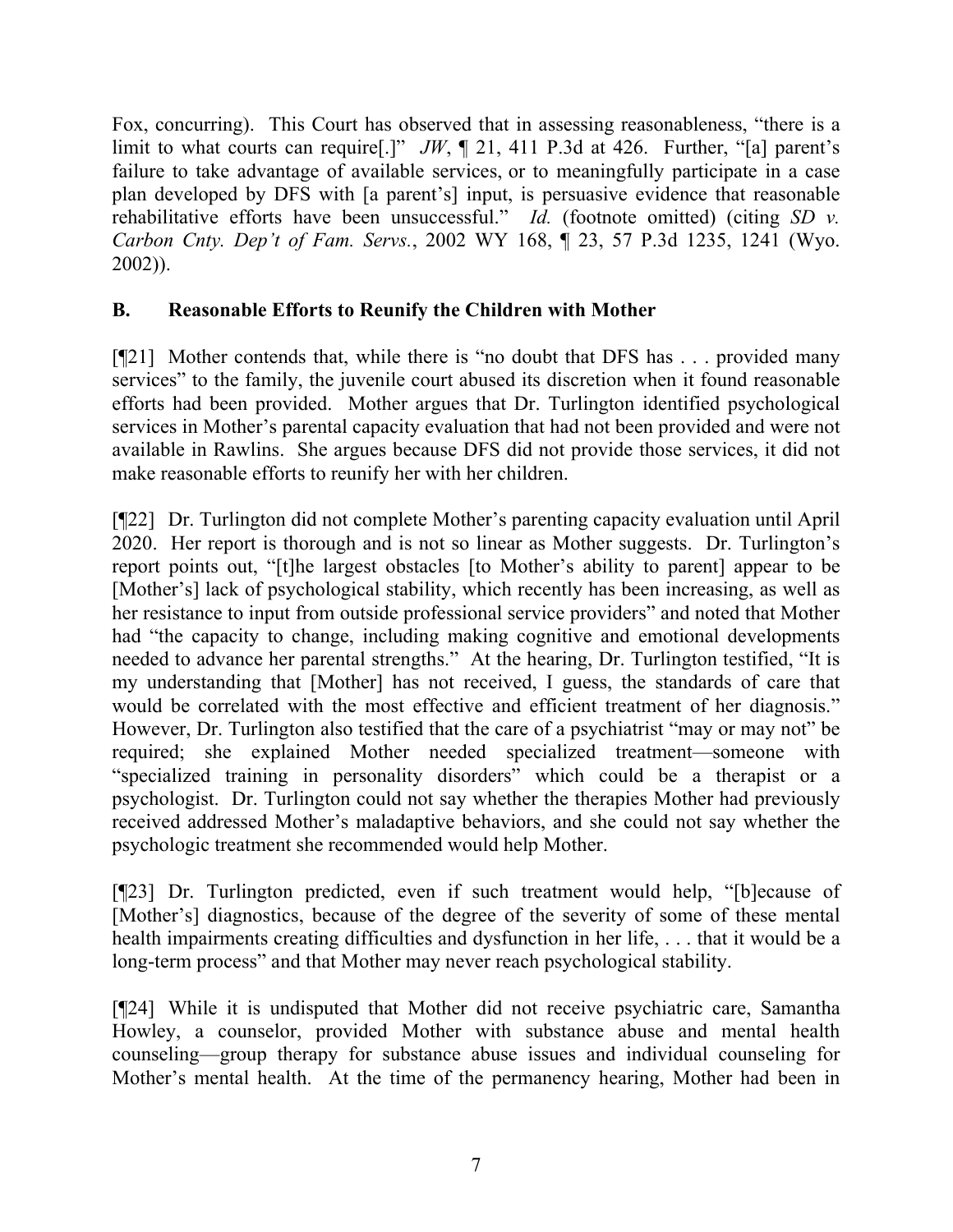counseling with Ms. Howley for six months. Mother testified that she had taken medication for her depression since approximately June 2019.

[¶25] Further, despite numerous evaluations, interventions, and other services provided by DFS, Mother demonstrated an unwillingness to take direction from those who were attempting to rehabilitate her and reunify the family. Dr. Pamela Zeitlin noted that Mother and Father struggled with "accepting that there [was] something wrong with [SW]," which resulted in repeated instances of deliberately failing to administer oxygen to him as directed. Kari Skordas, a mental health therapist, explained that Mother and Father were "putting in their time," but they blamed others for their situation, did not demonstrate consistent improvement, and were "not receptive to new information" or feedback. Erin Brock noted similar patterns during her interactions with the family. She testified that when she addressed behaviors with Mother and Father, they did not attempt to change. Finally, Dr. Turlington recognized that Mother was "working against . . . changes which could benefit the health and security of her children."

[¶26] We have explained that "in the absence of parental cooperation . . . continuing efforts to rehabilitate the parent become not only unreasonable, but contrary to a child's best interest at some point." *JW*, ¶ 21, 411 P.3d at 426. "[A]n agency is not required to provide services indefinitely when a parent is either unable or unwilling to apply the instruction received." *In re R.T.*, ¶ 21, 778 A.2d 670, 681 (Pa. Super. Ct. 2001). In *NDP*, the children had been in foster care for more than a year, "during which time [the mother] had not made any significant advances toward reunification." *NDP*, ¶ 30, 208 P.3d at 620. We held that "the juvenile court properly concluded that the State had proven by a preponderance of the evidence that continuation of efforts to reunite the children with [the mother] was inconsistent with the permanency plan of placing the children in a longterm guardianship." *Id. ¶* 31, 208 P.3d at 621*.*

[¶27] In determining what efforts are required, the child's health and safety are the paramount concern. Wyo. Stat. Ann. § 14-3-440(b). By the time of the permanency hearing in this case, Mother had received extensive services, and Dr. Turlington could not say whether additional services would be successful. It was her prediction that if additional services were successful, the process would be long term. The "timely placement of children in accordance with a permanency plan may take precedence over family reunification, and reunification efforts inconsistent with the permanency plan may be discontinued." *VS*, ¶ 43, 429 P.3d at 26 (quoting *NDP*, ¶ 21, 208 P.3d at 619). Children do not have the luxury of time. "At some point, the rights and needs of the children rise above the rights and needs of the parents." *In re B.J.*, No. 14-0938, 2014 WL 4938003, at \*2 (Iowa Ct. App. Oct. 1, 2014) (quoting *In Int. of J.L.W.*, 570 N.W.2d 778, 781 (Iowa Ct. App. 1997) (*overruled on other grounds by In re P.L.*, 778 N.W.2d 33, 39 (Iowa 2010))). "A child should not be forced to endlessly suffer the parentless limbo of foster care." *B.J.*, 2014 WL 4938003, at \*2; *see also* Wyo. Stat. Ann. § 14-3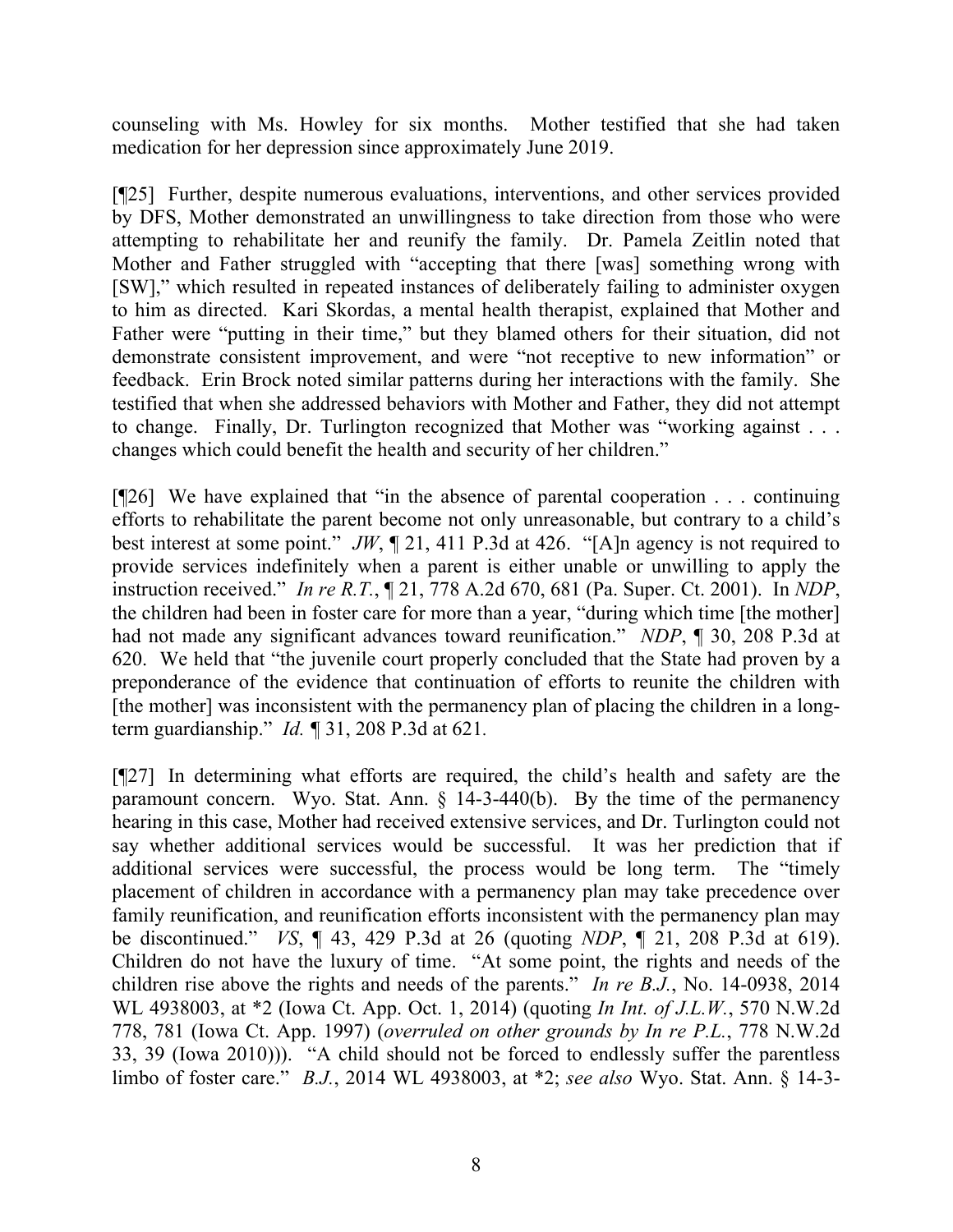431(d) (the juvenile court must conduct a permanency hearing no later than twelve months after the child's removal from the home).<sup>[5](#page-10-0)</sup>

[¶28] Here, over the course of two years, Mother has received many intensive and targeted services from DFS. *See supra* ¶¶ 4–15. In concluding that reasonable efforts had been made, the juvenile court recognized that the parental capacity evaluation identified additional services that might have been offered to Mother. It noted that "perhaps" psychiatric services could have been offered, but a psychiatrist was not available in the community. The court discussed the "good mental health counseling" made available and that Mother and Father had been meeting with a counselor for six months. It concluded that based on the evidence presented, efforts were not only reasonable in providing "available, accessible and appropriate" services, they were "extraordinary."

[¶29] The evidence was sufficient for the juvenile court to conclude that reasonable efforts to reunify the children with Mother had been made and no further efforts were required, despite the potential for additional psychological or psychiatric care. The juvenile court did not abuse its discretion. *See JW*, ¶ 21, 411 P.3d at 426.

# **C. Reasonable Efforts to Reunify the Children with Father**

[¶30] Father's argument is nearly identical to Mother's. He argues DFS failed to provide available, accessible, and appropriate services because DFS did not provide him with a therapist who specialized in personality disorders, as recommended by Dr. Turlington.

<span id="page-10-0"></span><sup>&</sup>lt;sup>5</sup> As one commentator has explained:

Concern for permanency places a limit on the . . . mandate that state child protective services make reasonable efforts to reunify children in foster care with their parents. Returning a child quickly to her parents satisfies the interest in permanency, but what should happen if the parents are not ready to take back the child? How long can reunification efforts take before the damage of unstable custody arrangements occurs? At what point should agencies give up on parents for the sake of placing children in a permanent home? Most states are not willing to wait forever for parents to become fit enough to regain custody of their children. Most have enacted statutes that make the length of time a child remains out of the legal custody of the parent a ground for terminating the parent's rights. Indeed, "the most commonly used ground for termination is a finding that a child has been out of the custody of the parent, usually in foster care, for a statutory period of time . . . ."

Dorothy Roberts, *The Challenge of Substance Abuse for Family Preservation Policy*, 3 J. Health Care L. & Pol'y 72, 74–75 (1999) (footnotes omitted).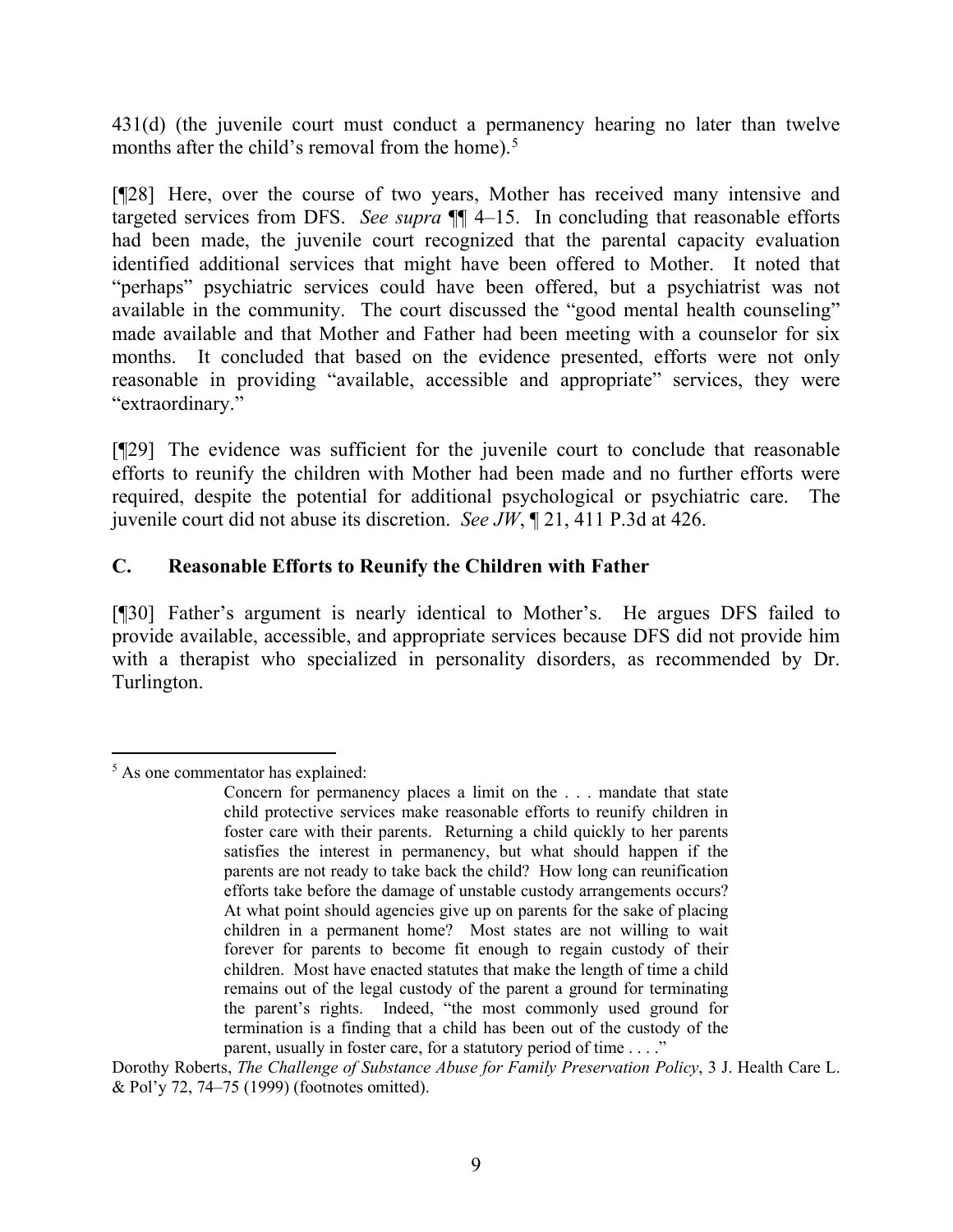[¶31] As discussed above, Father, like Mother, received significant services. A parenting class was offered to Father, but he chose not to attend because of work-related issues. Father attended a round of one-on-one parenting instruction with Ms. Skordas, a mental health therapist. Father received group substance abuse counseling and individual mental health counseling. Father participated in counseling for six months.

[¶32] Dr. Turlington conducted a parental capacity evaluation for Father. Her report noted that Father has alcohol, cannabis, and stimulant use disorders (all moderate and in early remission) and an antisocial personality disorder. The evaluation stated Father was "unable to safely and appropriately parent the children in his family," and would need ongoing, intensive individual therapy. Dr. Turlington recommended Father engage a therapist who specialized in personality disorders. Other suggestions included that Father see an "individual provider who has specialized training to monitor if he's willing to make changes, if he is providing evidence of responsivity, or if he's just going through the motions." Importantly, Dr. Turlington stated that although Father had the potential to change, he lacked the motivation needed to change.

[¶33] Dr. Turlington testified that Father is focused on satisfying his own needs and does not have the ability to make the necessary changes in his profile. Dr. Turlington concluded that Father did not meet the "good enough parent" standard for parenting. She also testified that Father would need to do more than receive specialized therapy to meet the standard of a "good enough parent." Father would need to understand his children, cooperate with individuals and agencies, and develop means to provide his children with safe and appropriate living conditions.

[¶34] Ms. Skordas and Ms. Brock testified that Father was not receptive to change and did not put in the work needed to change and to provide a safe environment for the children. *See supra* ¶ 25. Dr. Turlington reported that "[d]espite [Father] having been physically present during many outpatient individual and group sessions, his 'condition' [was] 'minimally improved since the initiation of treatment.'" Father "denied any responsibility in concerns about his parenting [that have] been identified. Thus, he extends little effort toward changing his role in parenting as he does not endorse a need to alter his parenting style." As explained above, when a parent fails to cooperate, "continuing efforts to rehabilitate the parent become not only unreasonable, but contrary to a child's best interest at some point." *JW*, ¶ 21, 411 P.3d at 426; *see also NDP*, ¶¶ 30– 31, 208 P.3d at 620–21.

[¶35] There was sufficient evidence for the juvenile court to find that DFS had made reasonable efforts to reunify the family. The juvenile court did not abuse its discretion.

# *CONCLUSION*